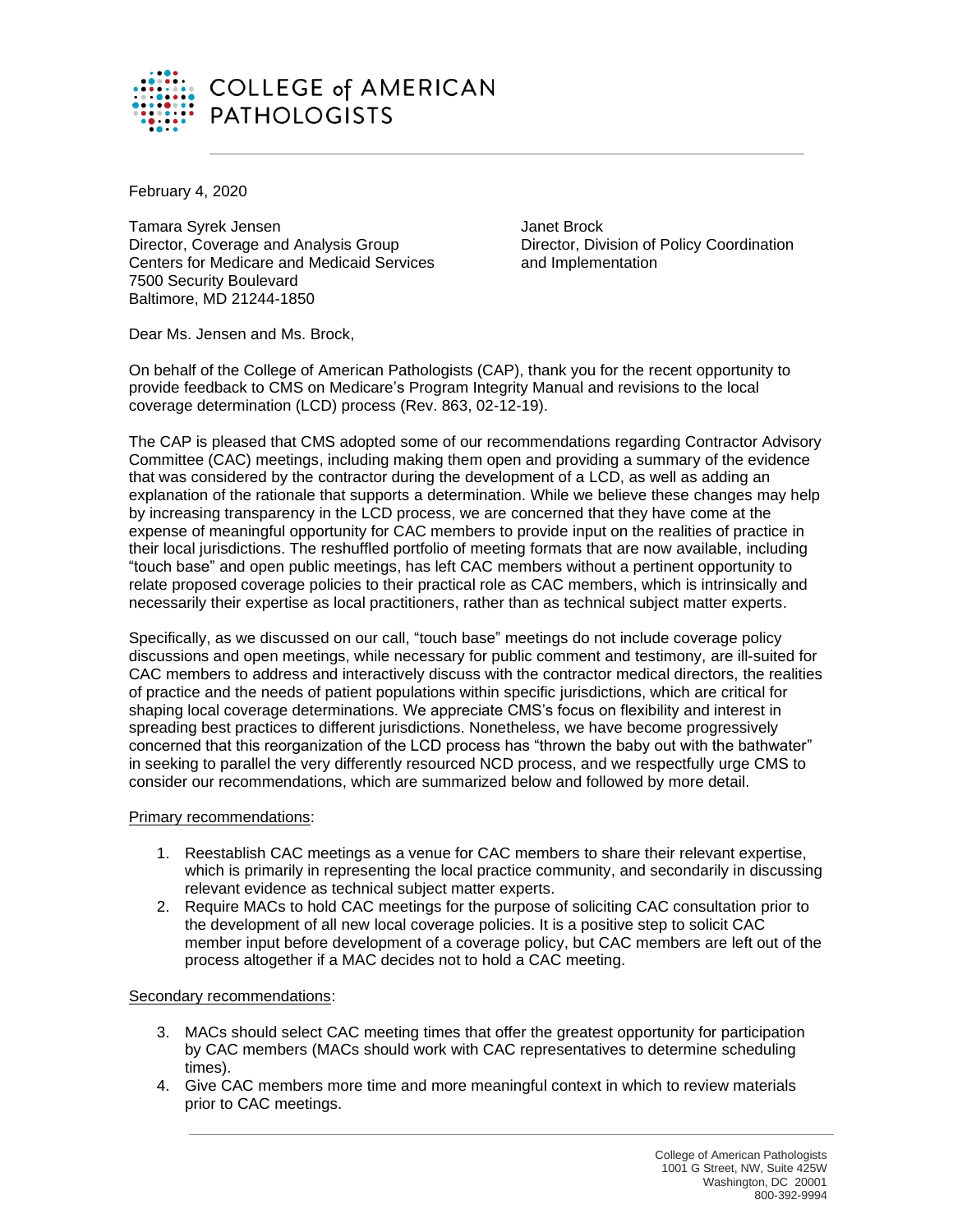

- 5. Meeting materials provided to CAC members should include at a minimum the specific hypothesis/rationale/proposal for coverage/non-coverage under consideration, rather than simply providing a bibliography of evidence and a voting questionnaire with minimal to no context.
- 6. Improve audio technology for teleconference meetings.
- 1. CAC Meeting Format: An essential element of local coverage policy is the patient and practitioner populations, and their needs and capabilities within specific jurisdictions. CAC members are a critical source of this information for MACs. Under the new LCD guidelines, CAC meetings are no longer a venue for CAC members representing the local practice community to interact with MACs on coverage issues. The sole purpose of CAC meetings now is to obtain advice from subject matter experts (SMEs) regarding the strength of published evidence, and have CAC members vote on the evidence. The selection of CAC members differs radically (and appropriately) from that of MEDCAC, and their roles need to align with the needs of the corresponding process. MEDCAC members are selected from a broad pre-existing panel for their national subject matter expertise to participate in assessing/formulating NCDs. In contrast, a well-functioning LCD will be reflective of the circumstances of practice in the jurisdiction for which it is developed, and the uniquely necessary resource for this is a body reflective of the local practice community. This is how CAC representatives are selected, but this is no longer how they are utilized.

As above, the implicit redefinition of CAC representatives as SMEs represents both a mischaracterization of their role and a loss of what they uniquely and necessarily bring to the local coverage process. The CAC members reflect the local practice community and provide unique insight into the actual nature of local practice and needs of local patient populations. Under the current structure these insights and information has no effective venue.

*Recommendation*: Restore a CAC meeting environment that encourages CAC member participation as local advisors from the practitioner community by working with the MACs, to reestablish the CAC member advisory role in CAC meetings *(as historically intended)* rather than SMEs.

2. CAC Meeting Frequency: Under the new LCD guidelines, the holding of CAC meetings is at the sole discretion of the MACs, which means CAC members may be left out of the LCD process altogether if a MAC does not choose to hold a CAC meeting. As previously stated, this lack of a uniform process denies MACs valuable information about the practice environment in their local jurisdiction and we therefore recommend restoring uniformity to the holding of CAC meetings.

*Recommendation***:** Change the text in Chapter 13, §13.5.2.2 to read, "The frequency of the CAC meetings is at the discretion of the MAC and will be based on the appropriateness and on the volume of LCDs that require CAC consultation as part of the LCD process. *However, contractors shall hold CAC meetings for the purpose of soliciting CAC consultation prior to development of all coverage policies."*

3. CAC and Open Meeting Logistics: CAC meetings, when held, are now envisioned as aligning with the MEDCAC process. However, there are distinct and substantial differences between these two processes, in resources and purposes. For example, only published evidence relevant to a coverage consideration is allowed to be discussed at CAC meetings, whereas MEDCAC hears from ALL stakeholders, including practitioners, patients, and advocacy groups. Further, MEDCAC meetings take place over an entire day while CAC meetings are often brief, lasting anywhere from minutes to hours. CAC members are also typically given only 2 weeks to prepare for meetings and receive only an unstructured bibliography of the evidence being considered by